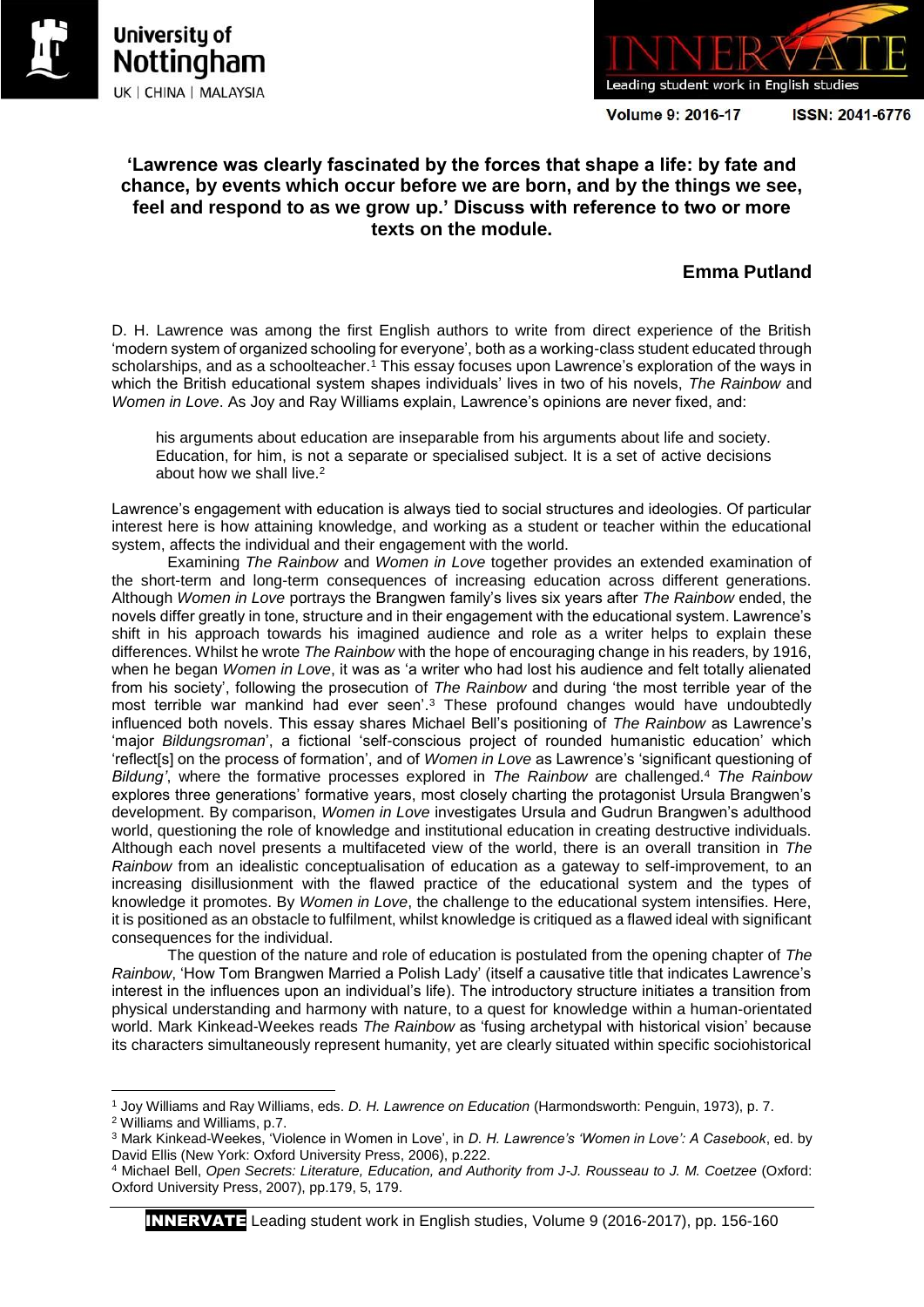### **'Lawrence was clearly fascinated by the forces that shape a life: by fate and chance, by events which occur before we are born, and by the things we see, feel and respond to as we grow up.'**

contexts, which change for each generation.<sup>5</sup> This essay applies his approach to examine the symbolic and socioeconomic significance of the initial Mrs Brangwen's decision to educate her children, a choice which has lasting ramifications across the two novels and reflects society's move towards mass education.

Symbolically, the opening chapter aligns the knowledge attained through education with eating the forbidden fruit from the Tree of Knowledge. As Terry Wright notes, *The Rainbow* engages with the Bible in its 'symbolism…plot and structure', opening by 'reproduc[ing] a number of features from the Book of Genesis, including an interest in genealogy'.<sup>6</sup> Eve's temptation to eat fruit from the Tree of Knowledge whilst in the Garden of Eden is due to the desire to have her 'eyes…opened, and…be as gods, knowing good and evil'.<sup>7</sup> Similarly, here, the archetypal 'woman' seeks 'education, this higher form of being…[for]…her children, so that they too could live the supreme life on earth…[and]…learn the entry into the finer, more vivid circle of life'.<sup>8</sup> Aligning education with a gateway is highly apt, for to 'discover what [is] beyond' requires turning away from 'the teeming life of creation' found on the Brangwen farm, where the men know 'the intercourse between heaven and earth' (*R*, 11, 10). Implicit in *The Rainbow's* rewriting of Genesis is both the desire to become a 'higher' being, to enhance one's life, and a repetition of humanity's turning away from an existence in harmony with nature, positioning the succeeding generations as living with the consequences of humanity's fall.

What is also evident here is a concern with the socioeconomic benefits of education, as the initial Mrs Brangwen wishes her family to gain the superior social status that she detects in the educated village vicar, which she believes is 'not [due to] money, nor class' but 'education and experience' (*R*, 12). Furthermore, she associates 'the freedom to move' and to experience places beyond one's locality with making 'a man's life a different thing, finer, bigger' (R, 12-13). Education is conceptualised as a way to enlarge one's life through expanding one's mind, as well as being socioeconomically fruitful by providing one with the social mobility to break the constraints of class and wealth. A sociohistorical reading of both novels does suggest a clear correlation between educational attainment and mobility. This is perhaps most obvious when comparing different generations of female Brangwens. Whilst the initial, uneducated Mrs Brangwen is confined to their farm and village, Ursula and Gudrun, the eldest daughters in the most modern generation, have the highest educational attainments, studying at the new University College of Nottingham and a London art school respectively, and travel not only across England but across Europe. Both are sufficiently qualified to teach, thus have financial independence, and can move beyond the domestic sphere. Their education also provides access to socially superior, intellectual circles such as that of the upper-class Hermione Roddice in *Women in Love*. Whilst the women's lives, outlooks and choices are not fully determined by their access to higher education, it is evident that it is influential in broadening both their social and geographical horizons.

However, the experience of education can have potentially devastating consequences for the individual, both in the short-term and long-term. Much of this is examined in Lawrence's essay, 'Education of the People', which rewrites a collection of unpublished articles written whilst revising *Women in Love,* shortly after the 1918 Fisher Education Act 'extend[ed] the education of non-academic children'.<sup>9</sup> As Bell observes, although the essay is 'hyperbolic', there is an 'underlying seriousness...arguing for an education for wholeness' instead of only prioritising knowledge.<sup>10</sup> Rodger Poole adds that the 'problem Lawrence faced in the education of children was the one he had already faced in society at large: the fate of the individual in the mass society'.<sup>11</sup> Both novels extensively explore Lawrence's concerns. In *The Rainbow*, Tom Brangwen experiences 'enlightenment …through feeling' but for 'mental things…was a fool' (*R*, 17), making him ill-suited to a school system orientated around the ideal of intellect. Consequently, he 'violent[ly] struggle[s]' to study, 'making himself pale and ghastly in his effort to…take in what he had to learn' (*R*, 17). Already, a lack of autonomy is evident within education; Tom learns what 'he had to' according to the system. Tom's 'struggle' to succeed requires

**.** 

<sup>5</sup> Mark Kinkead-Weekes, 'The Sense of History in *The Rainbow'*, in *D. H. Lawrence in the Modern World*, ed. Peter Preston and Peter Hoare (Basingstoke: Macmillan, 1989), p.136.

<sup>6</sup> Terry Wright, *D. H. Lawrence and the Bible* (Cambridge: Cambridge University Press, 2000), pp.84, 96.

<sup>7</sup> *The Holy Bible, containing the Old and New Testaments, King James Version*. (London: Collins, 1936), Genesis 3:4.

<sup>8</sup> D. H. Lawrence, *The Rainbow*, ed. by Mark Kinkead-Weekes (London: Penguin, 2007), p.12. Page numbers of subsequent references will be to this edition, and will be given in parentheses in my text thus: (*R*, p. x.). <sup>9</sup> Bell, p.169.

<sup>10</sup> Bell, p.169.

<sup>11</sup> Roger H. Poole, *Lawrence and Education* (Nottingham: University of Nottingham Institute of Education, 1968), p.4.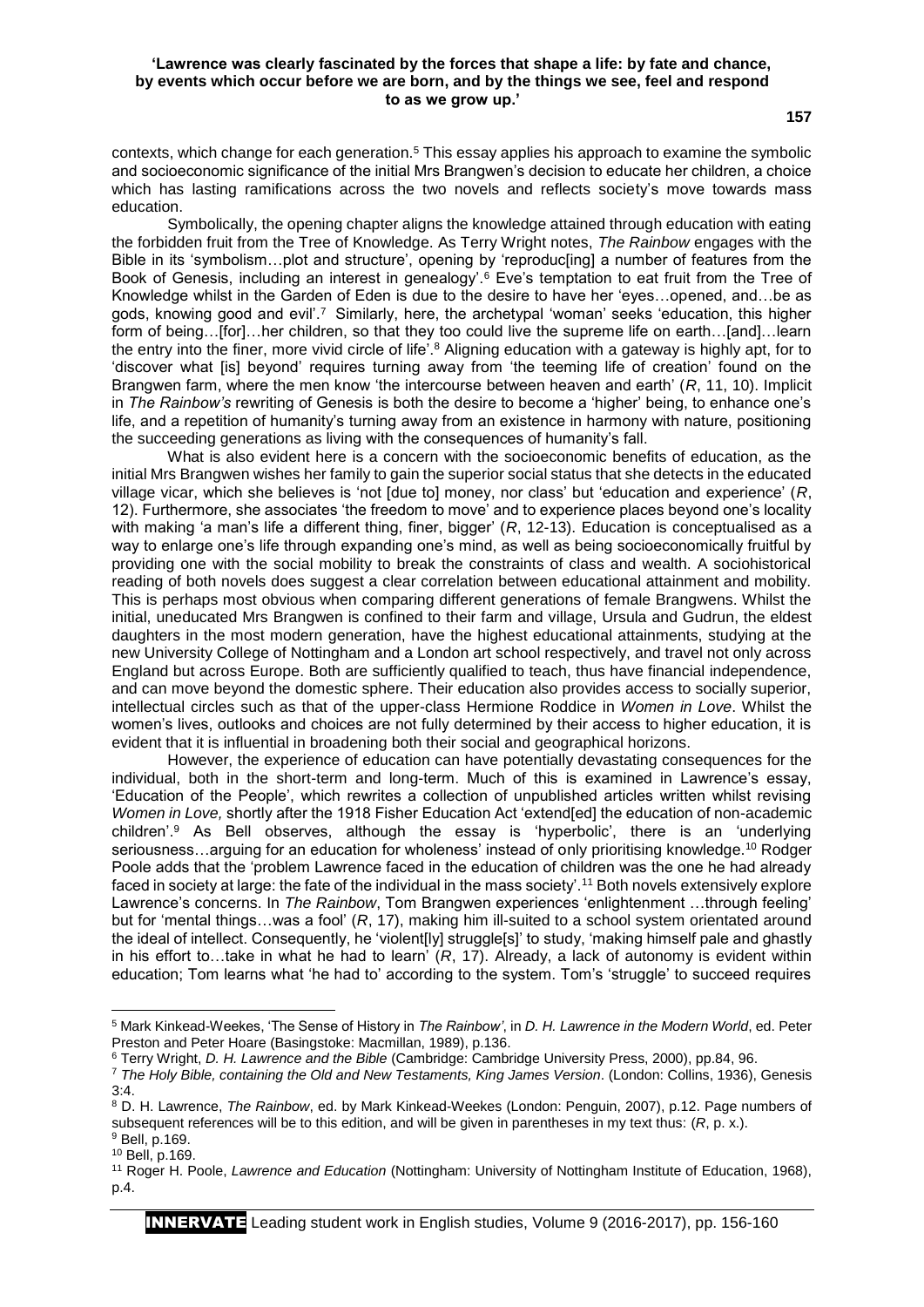## **Emma Putland**

fighting his nature, which physically weakens him. The manifestation echoes the paleness of illness or ghostliness, both frequently associated with being 'pale' imitations of an individual. School affects Tom deeply, even if he does not consciously realise the extent; he is 'aware of failure all the while, of incapacity' and although 'too healthy…to be wretched', 'his soul was wretched almost to hopelessness' (*R*, 18-19). Lawrence's argument in 'Education of the People', that educators 'talk about individuality, and try to drag up every weed into a rose bush', is highly applicable to Tom's experience of education.<sup>12</sup> No matter how hard he tries, he cannot be the 'rose bush' required by the system, and he is 'glad to get back to the farm, where he was in his own again' (*R*, 19). Tom exemplifies the inability of the educational system to account for individual differences, and his experience critiques the system's narrow focus upon intellectual thinking above physical or emotional expression.

Conversely, in the third generation, Ursula embraces education, regarding it as an 'escape' from 'the narrow boundary of Cossethay, where only limited people lived' to instead 'walk amongst free souls' (*R*, 245-6). Whilst Tom seeks solace in the farm and 'hated books…worse than…any person', Ursula 'locked herself in to read', to protect and distance herself from the external pressure of the many 'children [who] hung on to her' (*R*, 17, 247). Again, whilst the male, Tom, looks towards creation, the female, Ursula, searches for knowledge. As befits a *Bildungsroman,* the novel is structured around Ursula's development, for which all of her educational phases are vital, from the village school to the High School, to teaching and University. Although a fluctuating influence, education is integral to Ursula's formation, and when she initially teaches it even overwhelms her identity, as she feels she 'was no longer Ursula Brangwen, daughter of William Brangwen. She was…Standard Five Teacher, and nothing else' (*R*, 362-3). As Ursula's intellect and experience of education increases, so does her dissatisfaction with the system, until she realises the reality of her 'illusion': that the 'professors were not priests initiated into the deep mysteries of life and knowledge' and instead, 'College was barren, cheap, a temple converted to the most vulgar, petty commerce' (*R*, 402-4). Indeed, 'the whole thing seemed a sham, spurious: spurious Gothic arches' (*R*, 403). As a product of its commercialised society, education too is commercial and the conceptualisation of education as the sacred gateway to a higher form of being is a lie; the very 'arches' of this gateway are false. The initial Mrs Brangwen's vision for her children is certainly not the reality that they are presented with, as the system is corrupt, commercial and false. Key to Ursula's development is the rejection of, and failure of, her final examinations; although she continues to teach, education is no longer a fundamental influence, and in *Women in Love*, she rejects the educational system altogether in search of personal fulfilment.

As the educational institution is fundamentally tied to the society that it is a product of, it reflects and perpetuates many of society's traits, including commercialisation, mechanisation and destructiveness. As Lawrence explains, 'the machine' is human-made, as 'the system…is…the outcome of the human psyche', therefore, education plays an important role in shaping a 'human psyche' that continues 'the machine'.<sup>13</sup> The ramifications of institutional mechanisation for the individual are perhaps most obvious at Brinsley Street School, where Ursula first experiences teaching in a poorer district. The system requires teachers to 'become an instrument…working upon a certain material, the class, to achieve a set purpose of making them know so much each day' (*R*, 356). The pressure of meeting regulations, controlling a class and preparing the students for examinations crushes individual spontaneity and necessitates mechanical efficiency. Furthermore, reflecting severe overcrowding in many schools, the 'inhuman number of children' drives the homogenisation and dehumanisation of students as 'a collective inhuman thing' (*R*, 350). Consequently, both teachers and students become mechanised; Mr Blunt is likened to 'a mechanism working on and on and on', syntactically replicating the repetitive mechanicalness of his teaching (*R*, 356). Equally, students 'mechanically' move and 'mechanically' read; they are already initiated into a society which is 'caught up' in 'serving the machine' (*R*, 378, 371, 325). Even schoolchildren's singing, usually expressive and spontaneous, has become 'mechanical' by Lawrence's later novel, *Lady Chatterley's Lover*. <sup>14</sup> Echoing Thomas Gradgrind's school in Charles Dickens' novel *Hard Times*, where children are viewed as 'little vessels…ready to have imperial galleons of facts poured into them until they were full to the brim', Lawrence's school also provides 'grim mechanical substitute[s]' for 'young imaginations'.<sup>15</sup> Philip Collins' discussion of Dickens' school is equally applicable here; both schools 'den[y]...[students]...any childhood, zealously suppressing their imagination and individuality'.<sup>16</sup>

 $\overline{a}$ 

<sup>12</sup> D. H. Lawrence, 'Education of the People', in *Reflections on the Death of a Porcupine and Other Essays*, ed. by Michael Herbert (Cambridge: Cambridge University Press, 1988), p.96.

<sup>13</sup> Lawrence, 'Education', p.90.

<sup>14</sup> D. H. Lawrence, *Lady Chatterley's Lover*, ed. by Michael Squires (London: Penguin, 2006), p.152.

<sup>15</sup> Charles Dickens, *Hard Times* (England: Penguin, 1969), p.48.

<sup>16</sup> Philip Collins, *Dickens and Education* (London: Macmillan, 1965), p.144.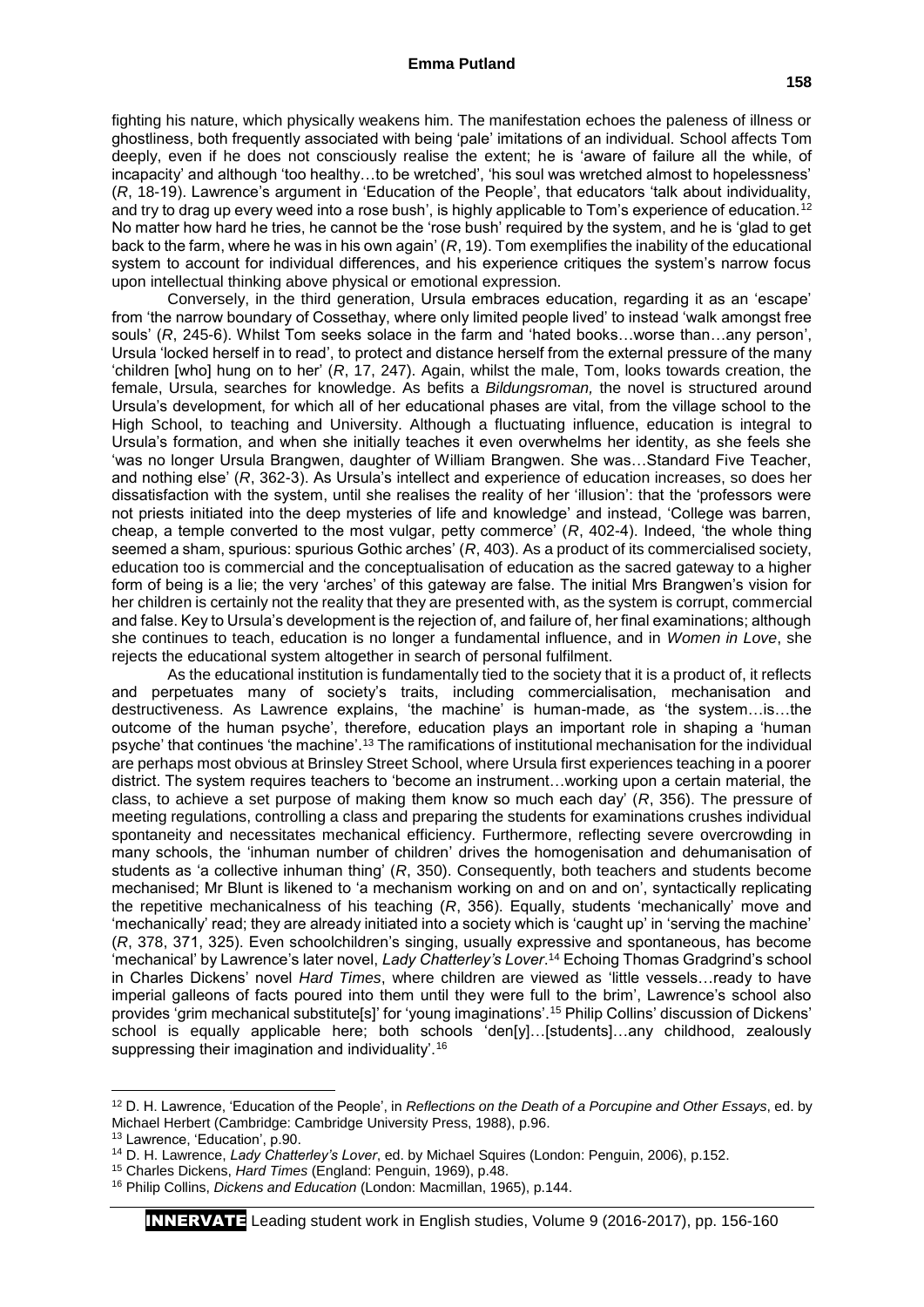### **'Lawrence was clearly fascinated by the forces that shape a life: by fate and chance, by events which occur before we are born, and by the things we see, feel and respond to as we grow up.'**

**159**

Experiences of the educational system, then, can be highly destructive. In addition to mechanisation, homogenisation and dehumanisation, violence is reproduced and reinforced within the institution. This can have lasting effects for the individual, for instance, Tom is 'bullied' into hitting his Latin master's head with a slate, an action that haunts him into adulthood (*R*, 18). Gerald's experience is also of 'education through subjection and torment', which has likely reinforced and perpetuated his own destructiveness and oppressive rule of his colliers.<sup>17</sup> Directly juxtaposing visions of freedom in *The Rainbow's opening, the school system is frequently aligned with a 'prison', as it oppresses individuals* and controls their behaviour (*R*, 343, 346-7, 378). Attending school is likened to 'death' by Gerald, and indeed education frequently involves the demise of individuals' old selves, literally evoked by Tom Brangwen's 'pale and ghastly' ghostlike response to being a student (*WL*, 221; *R*, 17). The oppressive and mechanical teaching environment changes Ursula, as despite hopes of forming personal relationships with the children and making them '*so* happy', she must 'brutalise herself' and beat pupils to impose her authority (*R*, 341, 377). Success comes 'at a cost'; her 'soul of a young girl' is replaced with 'a hard, insentient thing, that worked mechanically according to the system imposed' (*R*, 372, 367).

Knowledge itself can also be destructive, with long-lasting consequences for the individual. As Adam and Eve learn shame and lose their natural affinity with nature and their place in the Garden of Eden after eating the forbidden fruit, here, increased knowledge changes individuals' selves, relationships with others and engagement with the world. Knowledge can bring socioeconomic 'freedom', but at least for Ursula, also a 'more profoun[d] aware[ness] of the big want' (*R*, 377). Attaining knowledge involves loss; the spirituality of Latin prayer diminishes for Anna Brangwen upon learning its translation, whilst Ursula's professor, Dr Frankstone, cannot see any 'special mystery to life' at all, reducing it simply to what is known, 'physical and chemical activities', rather than feeling any wonder at 'the undiscovered and the undiscoverable' (*R*, 408, 153). Especially in *Women in Love*, knowledge is regarded as 'dead understanding', and frequently associated with 'death' and 'powerful, consuming, destructive[ness]' (*WL*, 297, 41, 90). In contrast, non-intellectual understanding and experience, such as sensuality and physicality, are connected with life, 'rich peace, satisfaction' and 'wholeness' of being (*WL*, 314, 345). If, as Lawrence has suggested, the 'highest quality is living understanding – not intellectual understanding', then the educational institution's instilment of knowledge can prevent achieving 'living understanding'.<sup>18</sup> This limits individuals' achievement of what is 'variously described [by Lawrence] as wholeness, singleness, and spontaneity' of the self, which, as Bell explains, is having 'a pure living purpose not dependent on other orders of value or belief'.<sup>19</sup> Although Birkin's voice does not go unchallenged in *Women in Love*, he strikingly compares humanity's thirst for knowledge to the forbidden fruit from the Tree of Knowledge. He argues that humanity is a 'dry-rotten…dead tree' 'of lies', whilst people are like 'apples of Sodom…[with rosy exteriors but]…insides…full of bitter, corrupt ash' (*WL*, 126). Humanity's obsession with knowledge has corrupted it and rotted all naturalness until, underneath healthy exteriors, all that was originally human is dead.

Hermione Roddice personifies an individual unable to grasp that 'you [can] have knowledge not in your head' but in 'the blood', which causes 'a deficiency of being within her', as she must 'make…[everything]…mental' (*WL*, 43, 16, 42). Interestingly, Hermione, who is herself associated with running a 'dead show', asks Rupert Birkin whether 'the children are better, richer, happier, for all this knowledge' or whether 'the mind…destroy[s] all our spontaneity, all our instincts? Are not the young people growing up today, really dead before they have a chance to live?' (*WL*, 306, 40-1). Throughout the novels, education has indeed been shown to have the potential to destroy students' individuality and spontaneity before they reach adulthood, with its violent instilment of obedience, failure to account for individual differences, and mechanised insistence on attaining knowledge above any other forms of non-intellectual understanding. Hermione, by epitomising all of the destructive hollowness of an individual obsessed with knowledge, adds a deeper layer to this argument. She herself believes that 'it is the greatest thing in life – *to know*' (*WL*, 86). Therefore, by arguing a point she does not believe, and has instead reproduced from another source (which is likely Birkin), she exemplifies a loss of meaningful engagement with the world.

This lack of 'living understanding' drives self-destruction and destructive relationships with others.<sup>20</sup> Educated people are often 'unsatisfied' with society and struggle to find their place; this is

 $\overline{a}$ 

INNERVATE Leading student work in English studies, Volume 9 (2016-2017), pp. 156-160

<sup>17</sup> D. H. Lawrence, *Women in Love*, eds. by David Farmer, Lindeth Vasey and John Worthen (London: Penguin, 2007), p.205. Page numbers of subsequent references will be to this edition, and will be given in parentheses in my text thus: (*WL*, p. x.).

<sup>18</sup> Lawrence, 'Education', p.108.

<sup>19</sup> Bell, pp.168, 178.

<sup>20</sup> Lawrence, 'Education', p.108.